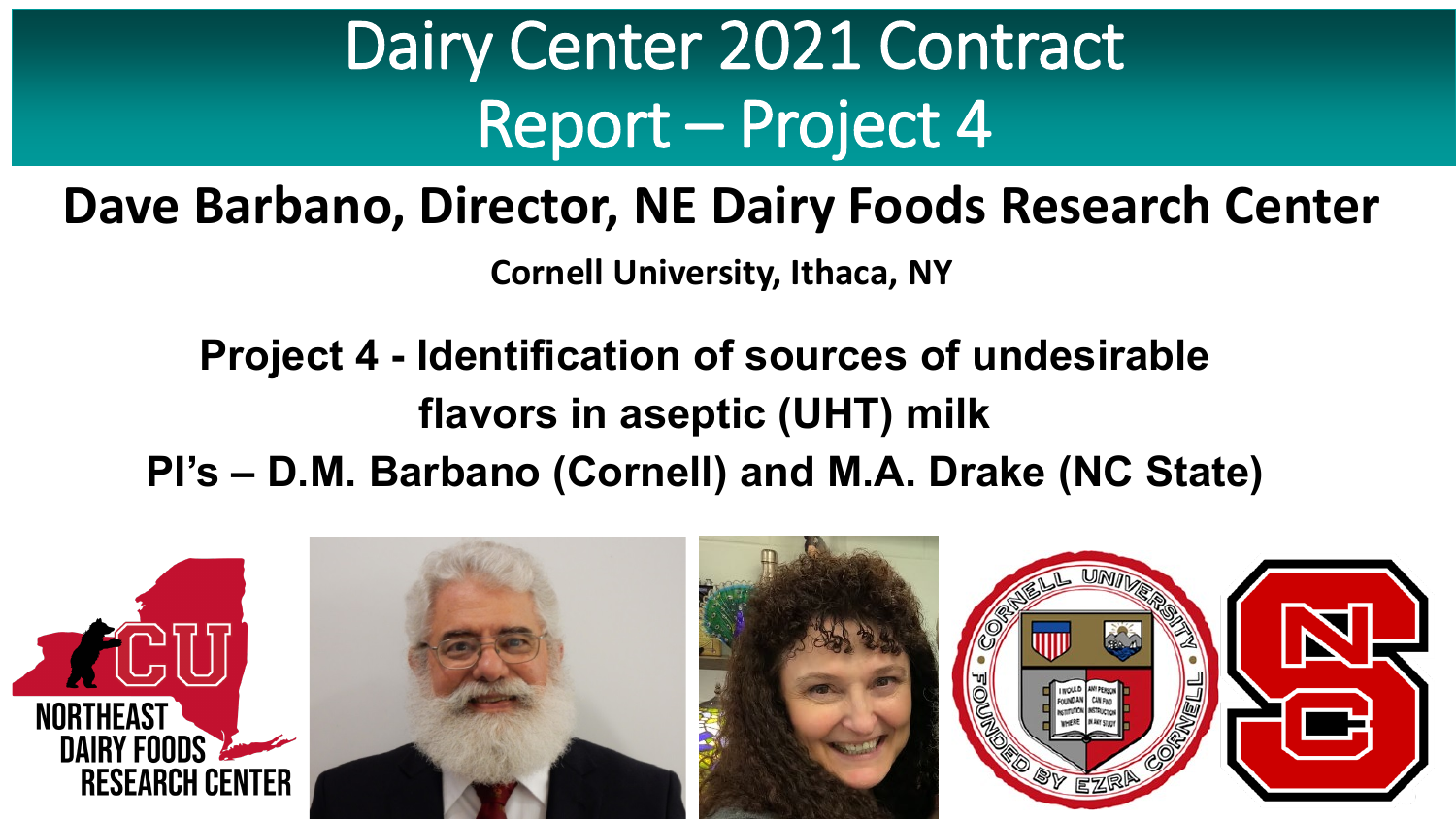# Dairy Center 2021 Contract Report – Project 4 - Background

Protein beverages and consumer desires

- Desirable flavor, texture, appearance, and clean label/simple ingredients are key consumer beverage attributes
	- Understand how processing parameters impact **flavor** of beverages
	- Understand how processing parameters impact **functionality** of beverages
	- Understand how added ingredients affect beverage functionality
- Milk research continuum fluid milk beverages through high milk protein beverages

### REQUIRES A RESEARCH PLATFORM APPROACH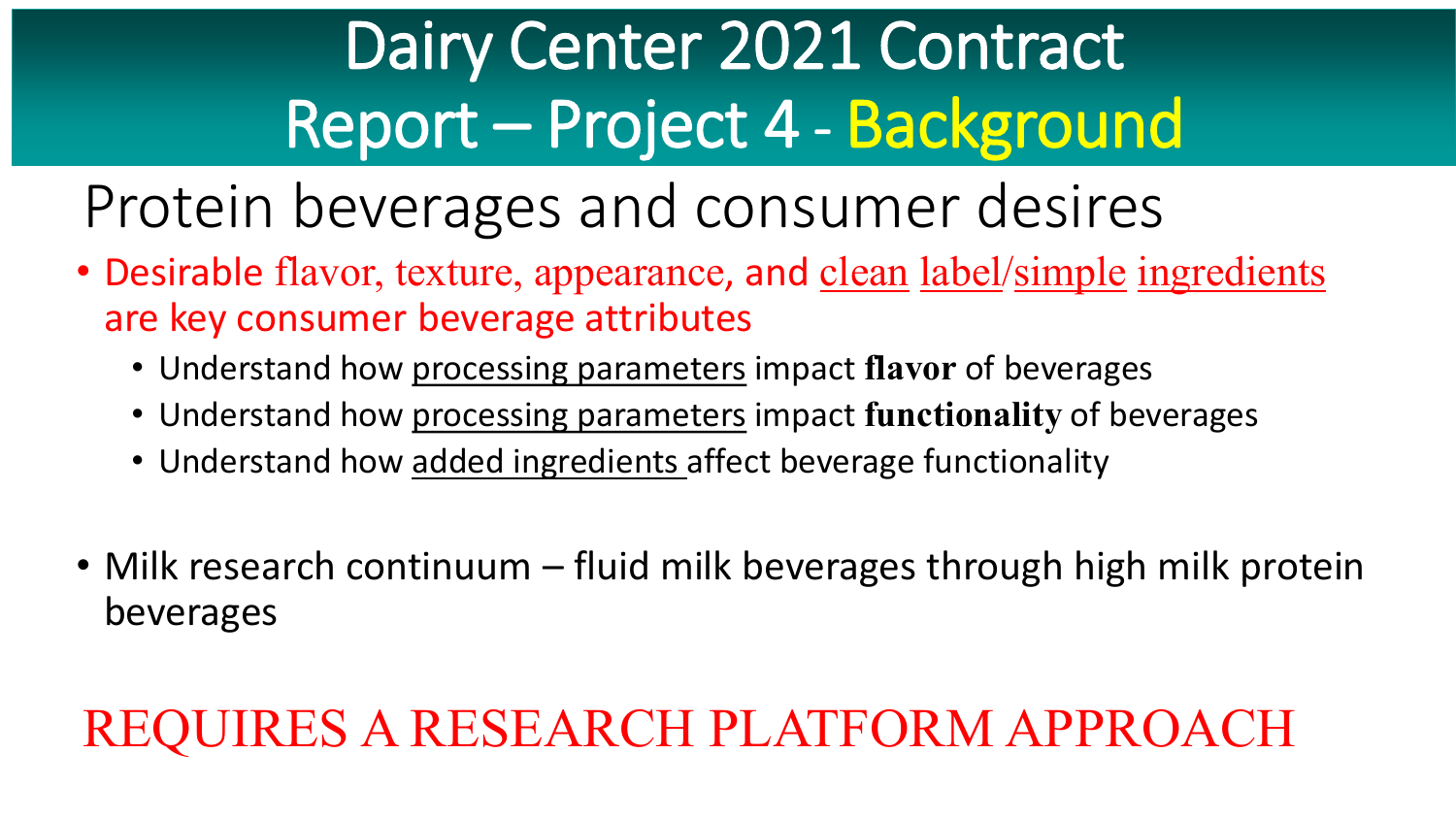### LOOKING BACK

#### Dairy Protein Beverages

Effect of dairy protein type (MPC and MCC) on beverage flavor and physiochemical properties

(Vogel et al. 2021)

Viscosity and gel formation of MCC

(Dunn, Pranata et al. 2021)

Effect of MCC purity on *sulfur-eggy flavor* in protein beverages

(Whitt, Pranata et al. 2022)

#### THE DAVIDATION DUCKLING<br>The DACK PORWARD LOOKING FORWARD

#### Dairy Protein Beverages

Role of mineral composition, pH, and added minerals on *heat stability* and

acid gelation of MPC

Dipotassium phosphate impact on milk beverage viscosity and color

(Hoyt and Pranata 2022 et al.)

The impact of cold UF (vs hot) on *mineral* balance and heat stability of MPC

The role of *retort vs. DSI UP* on physical and sensory qualities of protein beverages (Liu 2022 et al.)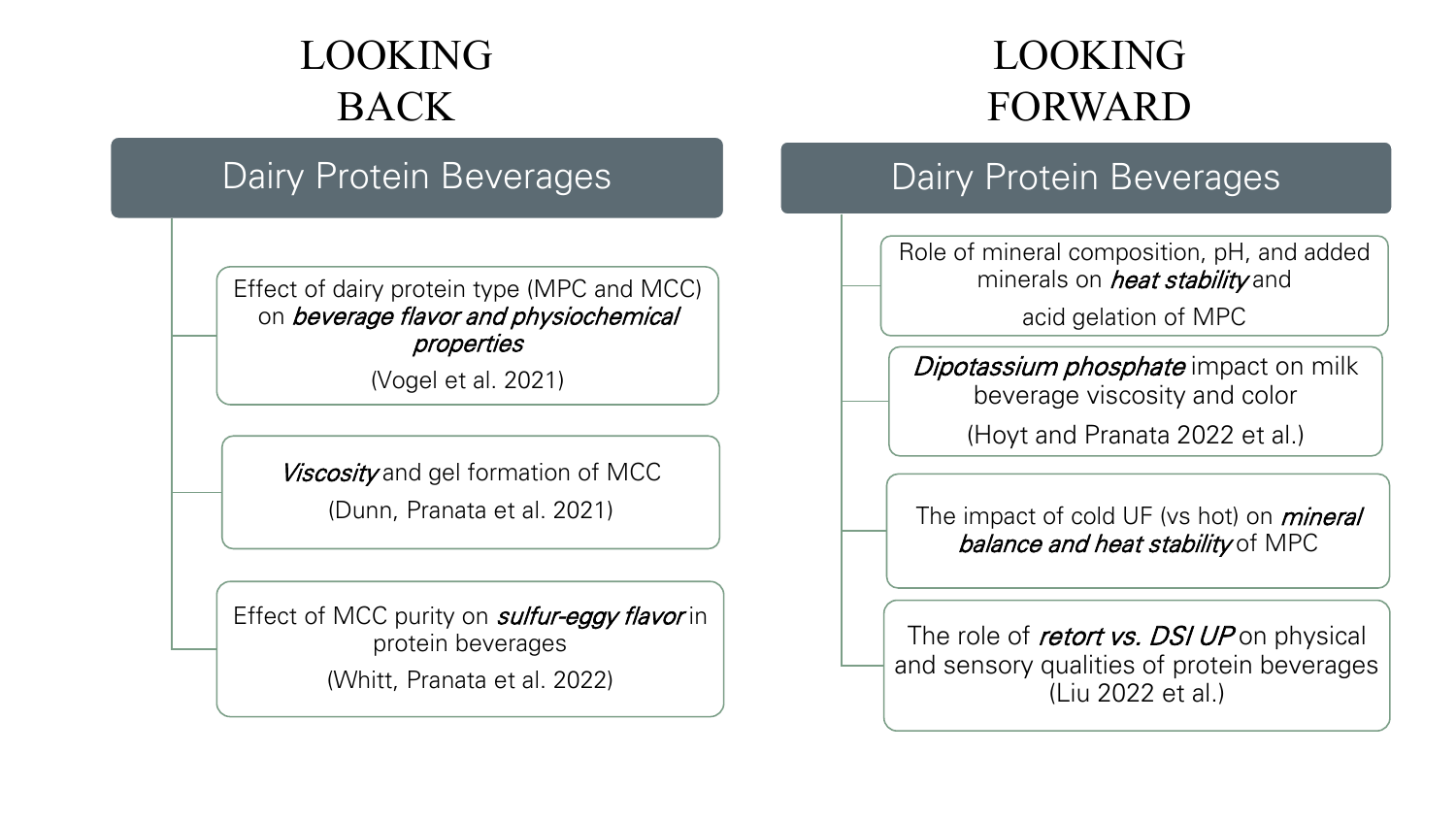### LOOKING BACK

# The Dairy Back of Back and Back beverages Milk Beverages Milk Beverages Milk Beverages

The influence of UP by *indirect versus direct* steam injection on skim and 2% milk flavor

(Lee et al. 2017)

Flavor chemistry difference among milk processes by HTST or UP

(Jo et al. 2018)

Identification of the *source of volatile sulfur* compounds produced in milk during thermal processing (Jo et al. 2019)

Hunter vs CIE color measurement systems for analysis of milk based beverages.

(Cheng et al. 2019)

Effects of milk fat, casein, and serum protein concentrations on sensory properties of milk-based beverages

(Cheng et al. 2019)

### LOOKING FORWARD

#### Milk Beverages

Role of *complete lactose removal*, fat and protein on physical and sensory properties of milk beverages

(Hernandez 2022 et al.)

Milkfat preference in HTST unflavored and chocolate milk by kids (Keefer 2021 et al.)

Role of *packaging on HTST* unflavored and

chocolate milk flavor

(Cadwallader 2022 et al.)

#### Role of packaging, cooling and storage on the flavor of of aseptic milk (Cadwallader et al.)

#### Reducing sugar in school lunch chocolate milk

(Nakamura, Keefer 2022 et al.)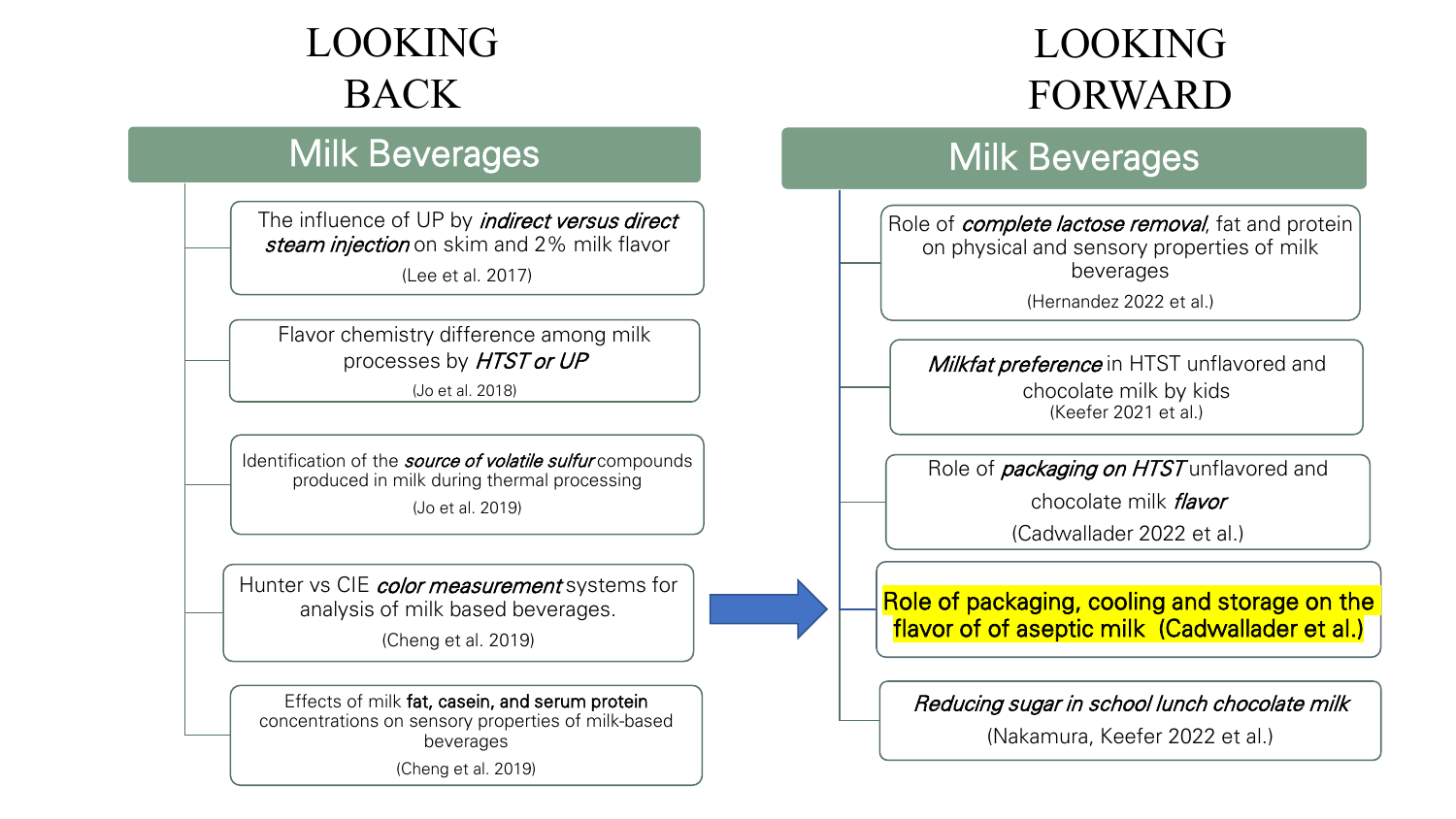### **Objectives**

**1) Determine the impact of differences in packaging (oxygen permeability of ESL and aseptic packaging material are different) on sensory quality and consumer acceptance of 1% milk.** 

**This portion of the project needs to be done with packaging materials, equipment, processing conditions, and product in a factory that produces both ESL and shelf-stable UHT product from the same milk in the same day.** *COVID-19 has delayed this.*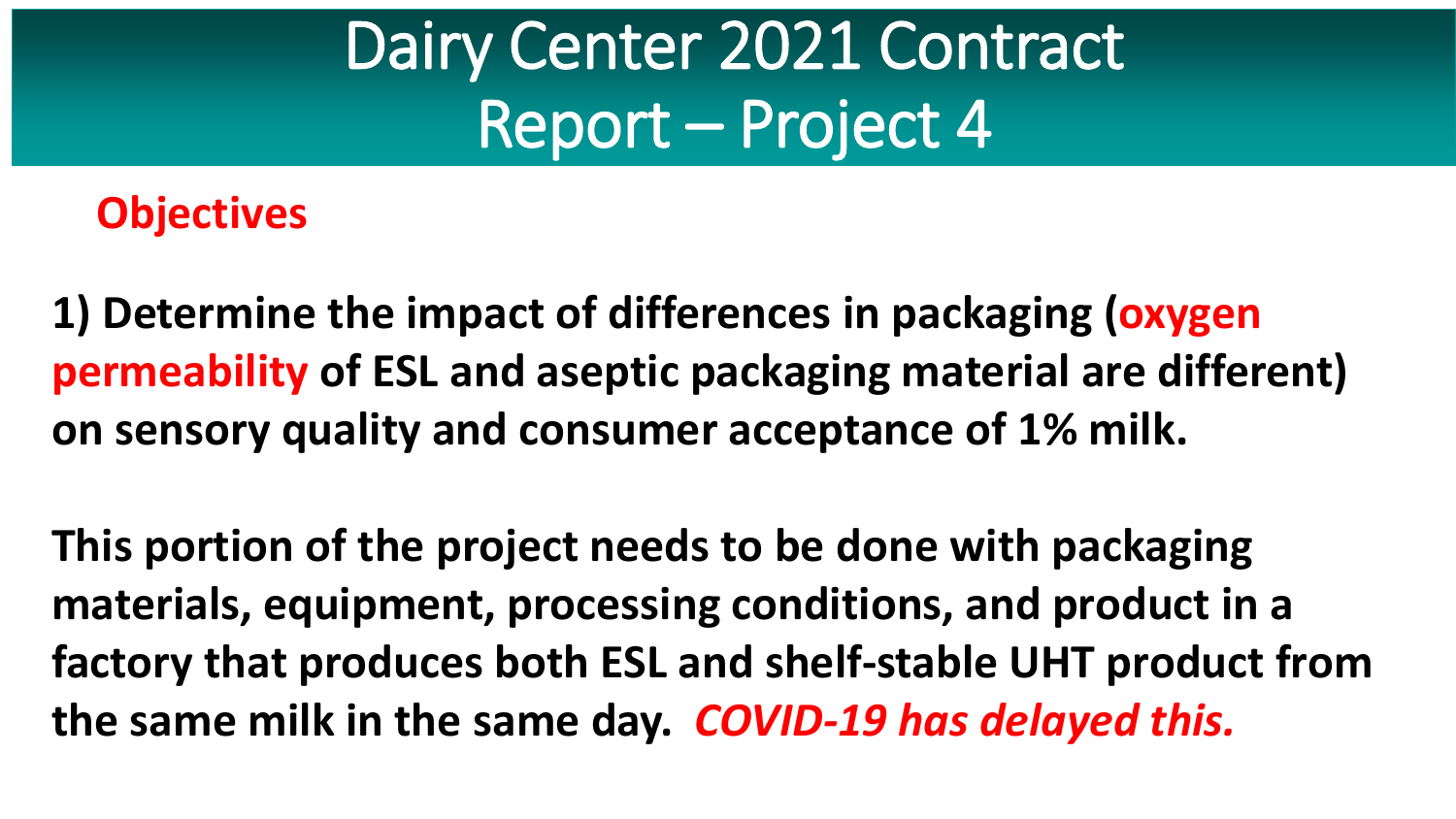**2) Determine the impact of time of storage (aseptic milk is stored longer than ESL) and temperature of storage (ESL is cooled immediately and stored at refrigeration temperature, while aseptic only cooled to room temperature) on sensory quality and consumer acceptance of 1% milk.**

**We have done some controlled studies at the University to allow us to make progress, while we are delayed by COVID for the work with a commercial processor.** *Preliminary results indicate that cooling UHT product immediately to 4oC changes the chemistry of the process of off-flavor development during subsequent storage.*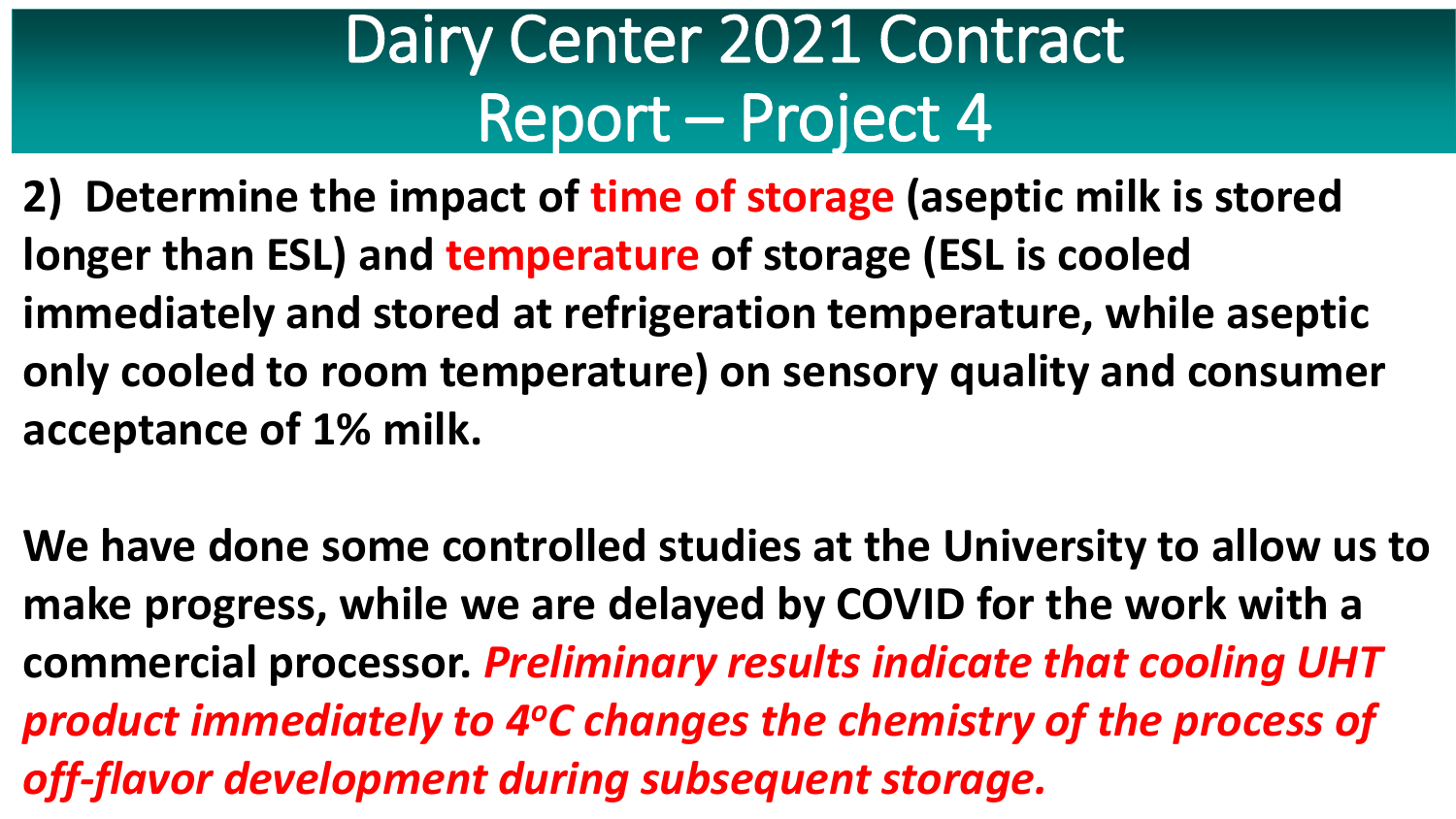### Dairy Center 2021 Contract Report – Project 4 **A PLATFORM APPROACH**

**Project 4 forms one of piece of a larger overall long term goal of our research platform on fluid milk and milk based beverages.** 

**Protein standardization (like Fairlife) was a vision of one outcome of this work that was carried out in our lab in the mid-1990's. We had the technology, but consumers, processors, and the market place was not ready at that time. Today, protein standardization by filtration is a reality due to differences in consumer desires and market place change today versus the later 1990's..**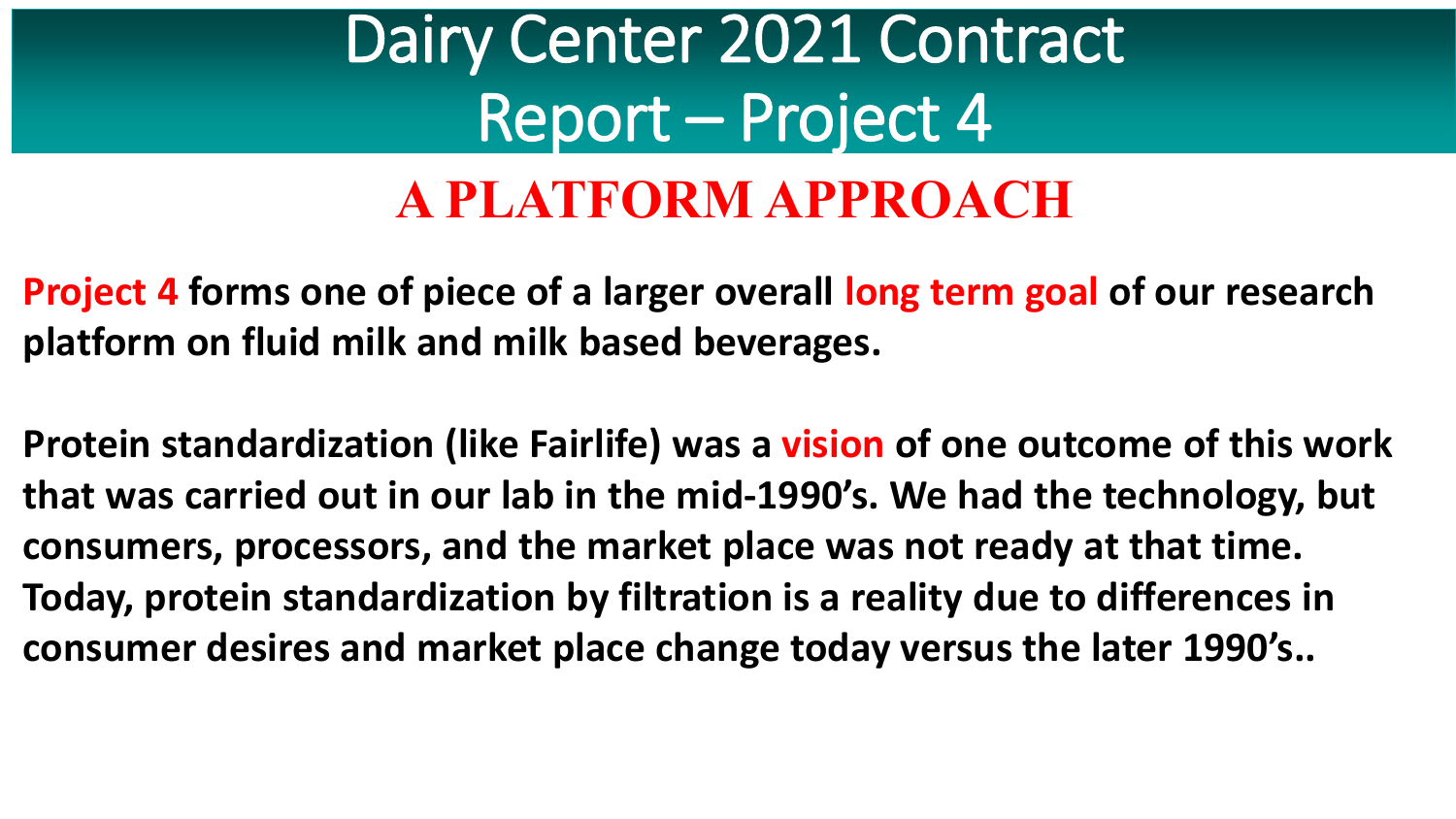### Dairy Center 2021 Contract Report – Project 4 **A PLATFORM APPROACH**

**The next step in the vision is development of an approach to produce a great tasting shelf-stable (refrigerate prior to use) white and various flavored versions (some may be nontraditional) of milk adjusted to both kids market and adult market segments.** 

**To achieve this we need to build the flavor, appearance, mouthfeel, nutrient content, and eliminate label unfriendly ingredients, all delivered in a package and format that serves various market segments, but has an modern image and identity across all segments. This is not achieved in one research project, there are many parts that ultimately need to be merged and transferred into practice in the dairy industry.**